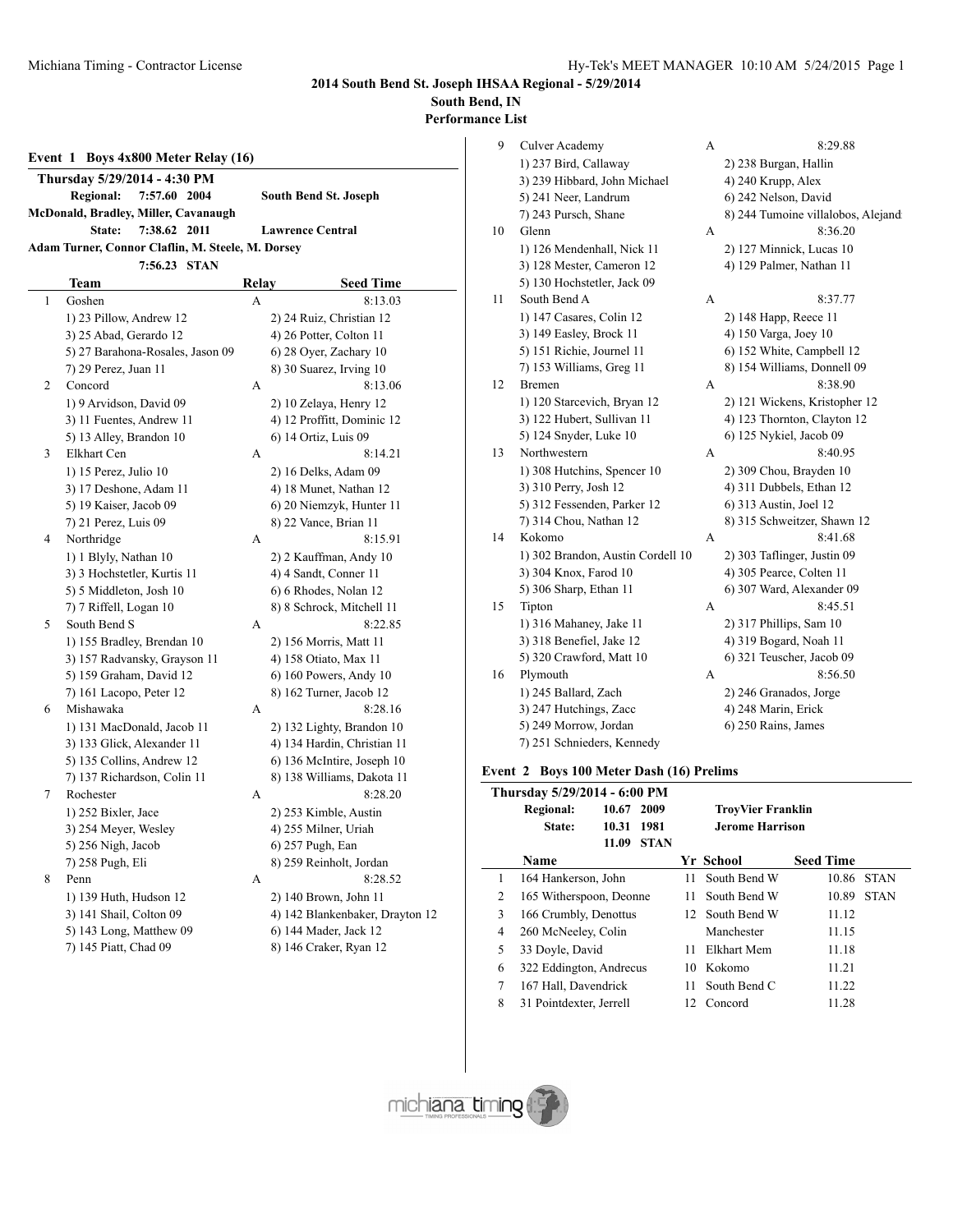#### Michiana Timing - Contractor License The Michiana Timing - Contractor License Hy-Tek's MEET MANAGER 10:10 AM 5/24/2015 Page 2

# **2014 South Bend St. Joseph IHSAA Regional - 5/29/2014**

**South Bend, IN**

**Performance List**

#### **Event 2 ...(Boys 100 Meter Dash (16) Prelims)**

|    | <b>Name</b>          |    | Yr School        | <b>Seed Time</b> |
|----|----------------------|----|------------------|------------------|
| 9  | 35 Gessinger, Bailey |    | 11 NorthWood     | 11.35            |
| 10 | 262 Thacker, Michael |    | Tippecanoe Valle | 11.37            |
| 11 | 163 Edwards, Kyle    | 11 | Mishawaka        | 11.39            |
| 12 | 323 Mersch, Justin   |    | 12 Pioneer       | 11.43            |
| 13 | 32 Webb, Jontavous   | 10 | Elkhart Cen      | 11.43            |
| 14 | 324 Campbell, Dontae | 11 | Taylor           | 11.46            |
| 15 | 261 Fulton, Taylor   |    | Plymouth         | 11.55            |
| 16 | 34 Huerta, Isaac     | 12 | Goshen           | 11.57            |

# **Event 3 Boys 110 Meter Hurdles (16) Prelims**

| Thursday 5/29/2014 - 6:00 PM |                        |       |             |                         |                       |                  |             |  |  |
|------------------------------|------------------------|-------|-------------|-------------------------|-----------------------|------------------|-------------|--|--|
|                              | <b>Regional:</b>       | 14.01 | 2009        |                         | <b>Logan Griffith</b> |                  |             |  |  |
|                              | State:                 | 13.64 | 1976        | Jerry Hill (hand conv.) |                       |                  |             |  |  |
|                              |                        | 14.85 | <b>STAN</b> |                         |                       |                  |             |  |  |
|                              | Name                   |       |             |                         | Yr School             | <b>Seed Time</b> |             |  |  |
| 1                            | 40 Cook, Clayton       |       |             | 12                      | Wawasee               | 14.63            | <b>STAN</b> |  |  |
| 2                            | 37 Pulliam, Jermaine   |       |             | 12                      | Elkhart Mem           | 15.18            |             |  |  |
| 3                            | 325 Nix, Jordan        |       |             | 12                      | Kokomo                | 15.19            |             |  |  |
| 4                            | 39 Healey, Austin      |       |             | 12                      | Northridge            | 15.35            |             |  |  |
| 5                            | 168 Bradley, Tanner    |       |             | 12                      | Mishawaka             | 15.37            |             |  |  |
| 6                            | 326 Tyler, Rolando     |       |             | 11                      | Kokomo                | 15.42            |             |  |  |
| 7                            | 41 Parker, Derek       |       |             | 11                      | NorthWood             | 15.42            |             |  |  |
| 8                            | 327 Bess, Chase        |       |             | 11                      | Tipton                | 15.56            |             |  |  |
| 9                            | 342 Dessing, Cameron   |       |             | 11                      | Western               | 15.57            |             |  |  |
| 10                           | 36 Quarandillo, Nick   |       |             | 11                      | Elkhart Cen           | 15.77            |             |  |  |
| 11                           | 264 Morales, Alex      |       |             |                         | Whitko                | 15.80            |             |  |  |
| 12                           | 38 Gill, Adam          |       |             | 12                      | Jimtown               | 15.80            |             |  |  |
| 13                           | 169 Calderone, Timothy |       |             | 10                      | Mishawaka             | 16.01            |             |  |  |
| 14                           | 170 Davis, Brelon      |       |             | 12                      | South Bend C          | 16.04            |             |  |  |
| 15                           | 263 Perez, Ben         |       |             |                         | Rochester             | 16.72            |             |  |  |
| 16                           | 265 Weeks, Brady       |       |             |                         | Whitko                | 16.90            |             |  |  |

#### **Event 4 Boys 200 Meter Dash (16) Prelims**

|    | Thursday 5/29/2014 - 6:00 PM |       |             |                       |                        |                  |             |  |  |
|----|------------------------------|-------|-------------|-----------------------|------------------------|------------------|-------------|--|--|
|    | <b>Regional:</b>             | 21.31 | 1990        | <b>Lawrence Brown</b> |                        |                  |             |  |  |
|    | State:                       | 21.10 | 1982        |                       | <b>Jeffrey Patrick</b> |                  |             |  |  |
|    |                              | 22.40 | <b>STAN</b> |                       |                        |                  |             |  |  |
|    | Name                         |       |             |                       | Yr School              | <b>Seed Time</b> |             |  |  |
| 1  | 40 Cook, Clayton             |       |             | 12                    | Wawasee                | 22.37            | <b>STAN</b> |  |  |
| 2  | 164 Hankerson, John          |       |             | 11                    | South Bend W           | 22.56            |             |  |  |
| 3  | 166 Crumbly, Denottus        |       |             | 12                    | South Bend W           | 22.73            |             |  |  |
| 4  | 260 McNeeley, Colin          |       |             |                       | Manchester             | 22.83            |             |  |  |
| 5  | 167 Hall, Davendrick         |       |             | 11                    | South Bend C           | 23.06            |             |  |  |
| 6  | 45 McFarland, Andrew         |       |             | 11 -                  | Columbia Cty           | 23.07            |             |  |  |
| 7  | 172 Rowell, Courtney         |       |             | 10                    | South Bend S           | 23.16            |             |  |  |
| 8  | 322 Eddington, Andrecus      |       |             | 10                    | Kokomo                 | 23.18            |             |  |  |
| 9  | 266 Clampitt, Neil           |       |             |                       | Tippecanoe Valle       | 23.33            |             |  |  |
| 10 | 43 Yoder, Brayton            |       |             | 09                    | NorthWood              | 23.42            |             |  |  |
| 11 | 44 Reinholt, Brandon         |       |             | 11                    | Warsaw                 | 23.50            |             |  |  |
|    |                              |       |             |                       |                        |                  |             |  |  |

| 12 | 171 Kiai, Stephen        | 11 South Bend S | 23.50 |
|----|--------------------------|-----------------|-------|
|    | 13 329 Hutchinson, Stacy | 12 Western      | 23.57 |
| 14 | 42 Medellin, Abraham     | 12 Goshen       | 23.74 |
|    | 15 267 Wilson, Alex      | Whitko          | 23.99 |
|    | 16 328 Robinson, Nathan  | 12 Maconaguah   | 24.07 |

# **Event 5 Boys 1600 Meter Run (16)**

|                | Thursday 5/29/2014 - 6:10 PM |         |             |                    |              |                  |  |
|----------------|------------------------------|---------|-------------|--------------------|--------------|------------------|--|
|                | <b>Regional:</b>             | 4:12.90 | 1980        |                    | Jones        |                  |  |
|                | State:                       | 4:03.00 | 2011        | <b>Austin Mudd</b> |              |                  |  |
|                |                              | 4:16.50 | <b>STAN</b> |                    |              |                  |  |
|                | Name                         |         |             |                    | Yr School    | <b>Seed Time</b> |  |
| 1              | 47 Glogovsky, Owen           |         |             | 11                 | Warsaw       | 4:29.26          |  |
| $\overline{2}$ | 254 Meyer, Wesley            |         |             |                    | Rochester    | 4:32.94          |  |
| 3              | 25 Abad, Gerardo             |         |             | 12                 | Goshen       | 4:34.66          |  |
| 4              | 162 Turner, Jacob            |         |             | 12                 | South Bend S | 4:34.92          |  |
| 5              | 268 Cousins, Seth            |         |             |                    | Caston       | 4:35.32          |  |
| 6              | 46 Dibley, Spencer           |         |             | 12                 | Elkhart Mem  | 4:35.46          |  |
| 7              | 331 Everetts, Josh           |         |             | 10                 | Western      | 4:36.88          |  |
| 8              | 330 Graf, Jacob              |         |             | 11                 | Logansport   | 4:37.11          |  |
| 9              | 20 Niemzyk, Hunter           |         |             | 11                 | Elkhart Cen  | 4:37.66          |  |
| 10             | 156 Morris, Matt             |         |             | 11                 | South Bend S | 4:37.96          |  |
| 11             | 306 Sharp, Ethan             |         |             | 11                 | Kokomo       | 4:38.40          |  |
| 12             | 123 Thornton, Clayton        |         |             | 12                 | Bremen       | 4:38.49          |  |
| 13             | 144 Mader, Jack              |         |             | 12                 | Penn         | 4:38.79          |  |
| 14             | 29 Perez, Juan               |         |             | 11                 | Goshen       | 4:45.37          |  |
| 15             | 251 Schnieders, Kennedy      |         |             |                    | Plymouth     | 4:46.29          |  |
| 16             | 173 Hardman, Daniel          |         |             | 11                 | Penn         | 4:46.83          |  |

# **Event 6 Boys 4x100 Meter Relay (16)**

| Thursday 5/29/2014 - 6:30 PM                    |  |            |                       |  |  |  |  |
|-------------------------------------------------|--|------------|-----------------------|--|--|--|--|
| Regional: 42.04 2012                            |  |            | Penn                  |  |  |  |  |
| Weller, Domal, Grant, Deal                      |  |            |                       |  |  |  |  |
| State: 41.02 1982                               |  |            | <b>Gary Roosevelt</b> |  |  |  |  |
| Don Young, Jeff Patrick, Glen Moore, Alan Price |  |            |                       |  |  |  |  |
|                                                 |  | 42.65 STAN |                       |  |  |  |  |

|   | Team                       | Relav | <b>Seed Time</b>              |
|---|----------------------------|-------|-------------------------------|
|   | South Bend W               | А     | <b>STAN</b><br>42.40          |
|   | 1) 194 Rice, Torreg 11     |       | 2) 166 Crumbly, Denottus 12   |
|   | 3) 195 Brazier, Anthony 11 |       | 4) 164 Hankerson, John 11     |
|   | 5) 196 Henderson, Daryl 12 |       | 6) 197 Harris, Donya 09       |
|   | 7) 198 Swanson, Donald 12  |       | 8) 165 Witherspoon, Deonne 11 |
| 2 | Elkhart Mem                | А     | 43.07                         |
|   | 1) 72 Baker, Darrius 12    |       | 2) 73 Chigwada, Wisdom 10     |
|   | 3) 37 Pulliam, Jermaine 12 |       | 4) 33 Doyle, David 11         |
|   | 5) 74 Gallagher, Brett 12  |       | 6) 75 Scott, Austin 10        |
|   | 7) 76 Smith, Rashaun 09    |       | 8) 77 Stanley, Jacob 09       |

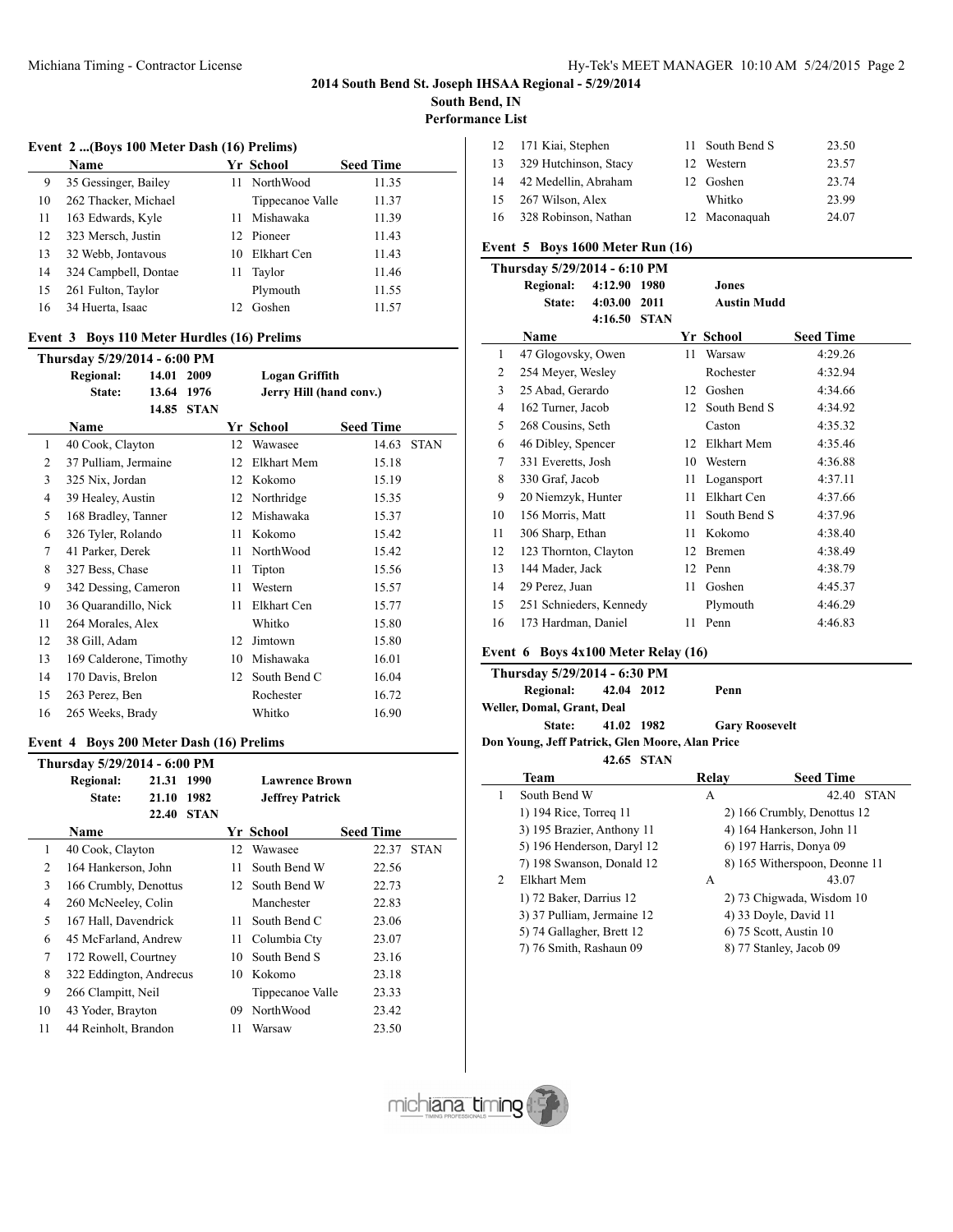### **2014 South Bend St. Joseph IHSAA Regional - 5/29/2014 South Bend, IN**

**Performance List**

J.

#### **Event 6 ...(Boys 4x100 Meter Relay (16))**

|    | <b>Team</b>                  | Relay | <b>Seed Time</b>              |
|----|------------------------------|-------|-------------------------------|
| 3  | Wawasee                      | А     | 43.15                         |
|    | 1) 55 Courter, Tyler 12      |       | 2) 56 Van Lue, Cole 10        |
|    | 3) 57 Gilmer, Jacob 12       |       | 4) 40 Cook, Clayton 12        |
|    | 5) 58 Hutchinson, Jacob 12   |       | 6) 59 Katzer, Michael 10      |
|    | 7) 60 Moore, Jacob 09        |       |                               |
| 4  | Fairfield                    | А     | 43.25                         |
|    | 1) 78 Dewitt, Mitch 11       |       | 2) 79 Miller, Nolan 12        |
|    | 3) 80 Wagler, Zach 10        |       | 4) 81 Hoffman, Seth 11        |
|    | 5) 82 Roose, Spenser 11      |       |                               |
| 5  | Warsaw                       | A     | 43.39                         |
|    | 1) 48 Kilburn, Rane 10       |       | 2) 49 Riley, Brockmeyer 11    |
|    | 3) 50 McGarvey, Will 09      |       | 4) 44 Reinholt, Brandon 11    |
|    | 5) 51 Armey, Ross 11         |       | 6) 52 Cone, Lucas 11          |
|    | 7) 53 Light, Nicholas 12     |       | 8) 54 Tucker, John 09         |
| 6  | Kokomo                       | А     | 43.56                         |
|    | 1) 332 Burnett, Hanif 10     |       | 2) 325 Nix, Jordan 12         |
|    | 3) 333 Rawlins, Jordan 12    |       | 4) 322 Eddington, Andrecus 10 |
|    | 5) 334 Cook, Caleb 10        |       | 6) 335 Nieto, Joseph 09       |
|    | 7) 336 Summers, Ezekiel 09   |       | 8) 326 Tyler, Rolando 11      |
| 7  | South Bend A                 | А     | 43.83                         |
|    | 1) 186 Oduor, Brian 12       |       | 2) 187 Gee, Prince 12         |
|    | 3) 188 Norman, Tre 12        |       | 4) 189 Nyirongo, Joel 12      |
|    | 5) 190 Nyirongo, Moses 11    |       | 6) 191 Davies, Elijah 10      |
|    | 7) 192 Crumbley, Breon 12    |       | 8) 193 Toliver, Milton 09     |
| 8  | Concord                      | А     | 43.89                         |
|    | 1) 61 McGee, My'Cole 10      |       | 2) 62 Riley, Shakim 09        |
|    | 3) 63 Gilbert, Tyrone 12     |       | 4) 31 Pointdexter, Jerrell 12 |
|    | 5) 64 Herrera, Luis 09       |       | 6) 65 Rodriguez, Leandro 12   |
| 9  | Penn                         | А     | 44.13                         |
|    | 1) 178 Luzney, Daniel 12     |       | 2) 179 Colvin, James 12       |
|    | 3) 180 Higgins, Gregory 12   |       | 4) 181 Hill, Dylan 10         |
|    | 5) 182 Miller, Nathan 12     |       | 6) 183 Ohlson, John 10        |
|    | 7) 184 Osman, Craig 11       |       | 8) 185 Zachary, Joshua 09     |
| 10 | Plymouth                     | A     | 44.14                         |
|    | 1) 269 Barron, Jack          |       | 2) 261 Fulton, Taylor         |
|    | 3) 246 Granados, Jorge       |       | 4) 270 Hooten, Terrance       |
|    | 5) 271 McMillen, Tristen     |       | 6) 272 Schuler, Colten        |
|    | 7) 273 Styers, AJ            |       |                               |
| 11 | Elkhart Cen                  | A     | 44.19                         |
|    | 1) 66 Bowers, Lincoln 11     |       | 2) 67 Harris, Treyton 12      |
|    | 3) 68 Himes, Joey 11         |       | 4) 32 Webb, Jontavous 10      |
|    | 5) 69 Hart, Trevon 10        |       | 6) 36 Quarandillo, Nick 11    |
|    | 7) 70 Sisomphou, Max 09      |       | 8) 71 Witherspoon, Dwayne 12  |
| 12 | Mishawaka                    | А     | 44.33                         |
|    | 1) 163 Edwards, Kyle 11      |       | 2) 174 Wakes, Devin 10        |
|    | 3) 175 Kamema, Jonathon 12   |       | 4) 168 Bradley, Tanner 12     |
|    | 5) 176 Jodway, Devin 11      |       | 6) 177 Evans, Isaiah 09       |
|    | 7) 169 Calderone, Timothy 10 |       |                               |

| 13 | Whitko                      | A | 44.69                      |
|----|-----------------------------|---|----------------------------|
|    | 1) 278 Bumbaugh, Will       |   | 2) 279 Ebbinghouse, Shad   |
|    | 3) 280 Elder, Garrett       |   | 4) 281 Kirkham, Daniel     |
|    | 5) 264 Morales, Alex        |   | 6) 282 Powell, Gavin       |
|    | 7) 265 Weeks, Brady         |   | 8) 267 Wilson, Alex        |
| 14 | Tippecanoe Valle            | A | 44.82                      |
|    | 1) 266 Clampitt, Neil       |   | $2)$ 274 Fields, Jon       |
|    | 3) 275 Mikel, Jared         |   | 4) 276 Parker, Dakota      |
|    | 5) 277 Smith, Deontee       |   | 6) 262 Thacker, Michael    |
| 15 | Western                     | A | 45.12                      |
|    | 1) 341 Beard, Mica 10       |   | 2) 342 Dessing, Cameron 11 |
|    | 3) 329 Hutchinson, Stacy 12 |   | 4) 343 Shahan, Zachary 12  |
| 16 | Pioneer                     | A | 45.48                      |
|    | 1) 323 Mersch, Justin 12    |   | 2) 337 Mersch, Austin 09   |
|    | 3) 338 Barkas, Nick 10      |   | 4) 339 Kiser, Sam 11       |
|    | 5) 340 Morris, Jacob 10     |   |                            |

#### **Event 7 Boys 400 Meter Dash (16)**

|    | Thursday 5/29/2014 - 6:38 PM |            |             |    |                      |                  |             |
|----|------------------------------|------------|-------------|----|----------------------|------------------|-------------|
|    | <b>Regional:</b>             | 47.64 1989 |             |    | Hayden               |                  |             |
|    | State:                       | 46.99      | 2002        |    | <b>David Neville</b> |                  |             |
|    |                              | 49.42      | <b>STAN</b> |    |                      |                  |             |
|    | <b>Name</b>                  |            |             |    | Yr School            | <b>Seed Time</b> |             |
| 1  | 45 McFarland, Andrew         |            |             | 11 | Columbia Cty         | 49.20            | <b>STAN</b> |
| 2  | 199 Lacher, Sam              |            |             | 12 | <b>Bremen</b>        | 49.94            |             |
| 3  | 35 Gessinger, Bailey         |            |             | 11 | NorthWood            | 50.69            |             |
| 4  | 158 Otiato, Max              |            |             | 11 | South Bend S         | 50.88            |             |
| 5  | 345 Munson, Owen             |            |             | 11 | Northwestern         | 51.06            |             |
| 6  | 332 Burnett, Hanif           |            |             | 10 | Kokomo               | 51.26            |             |
| 7  | 84 Rhoades, Riley            |            |             | 11 | Warsaw               | 51.57            |             |
| 8  | 201 Cuskaden, Matthew        |            |             | 11 | South Bend R         | 51.95            |             |
| 9  | 202 King, Brien              |            |             | 11 | South Bend R         | 51.98            |             |
| 10 | 83 Perry, Landan             |            |             | 11 | Warsaw               | 52.05            |             |
| 11 | 200 Morris, Jordan           |            |             | 09 | Mishawaka Ma         | 52.11            |             |
| 12 | 281 Kirkham, Daniel          |            |             |    | Whitko               | 52.18            |             |
| 13 | 182 Miller, Nathan           |            |             | 12 | Penn                 | 52.48            |             |
| 14 | 344 Ellington, Zach          |            |             | 12 | Logansport           | 52.93            |             |
| 15 | 269 Barron, Jack             |            |             |    | Plymouth             | 53.40            |             |
| 16 | 283 Bolds, Troy              |            |             |    | Culver Community     | 54.02            |             |
|    |                              |            |             |    |                      |                  |             |

# **Event 8 Boys 300 Meter Hurdles (16)**

| Thursday 5/29/2014 - 6:48 PM |                   |            |            |     |                    |                  |  |  |
|------------------------------|-------------------|------------|------------|-----|--------------------|------------------|--|--|
|                              | <b>Regional:</b>  | 37.64 2007 |            |     | Carl Buchanan      |                  |  |  |
|                              | State:            | 36.26 2007 |            |     | <b>Bryce Brown</b> |                  |  |  |
|                              |                   |            | 38.78 STAN |     |                    |                  |  |  |
|                              | Name              |            |            |     | Yr School          | <b>Seed Time</b> |  |  |
|                              | 327 Bess, Chase   |            |            | 11  | Tipton             | 39.94            |  |  |
| 2                            | 51 Armey, Ross    |            |            | 11  | Warsaw             | 40.07            |  |  |
| 3                            | 79 Miller, Nolan  |            |            |     | 12 Fairfield       | 40.44            |  |  |
| 4                            | 85 McCoy, Elliott |            |            | 11  | Elkhart Cen        | 41.36            |  |  |
| 5                            | 325 Nix, Jordan   |            |            | 12. | Kokomo             | 41.61            |  |  |

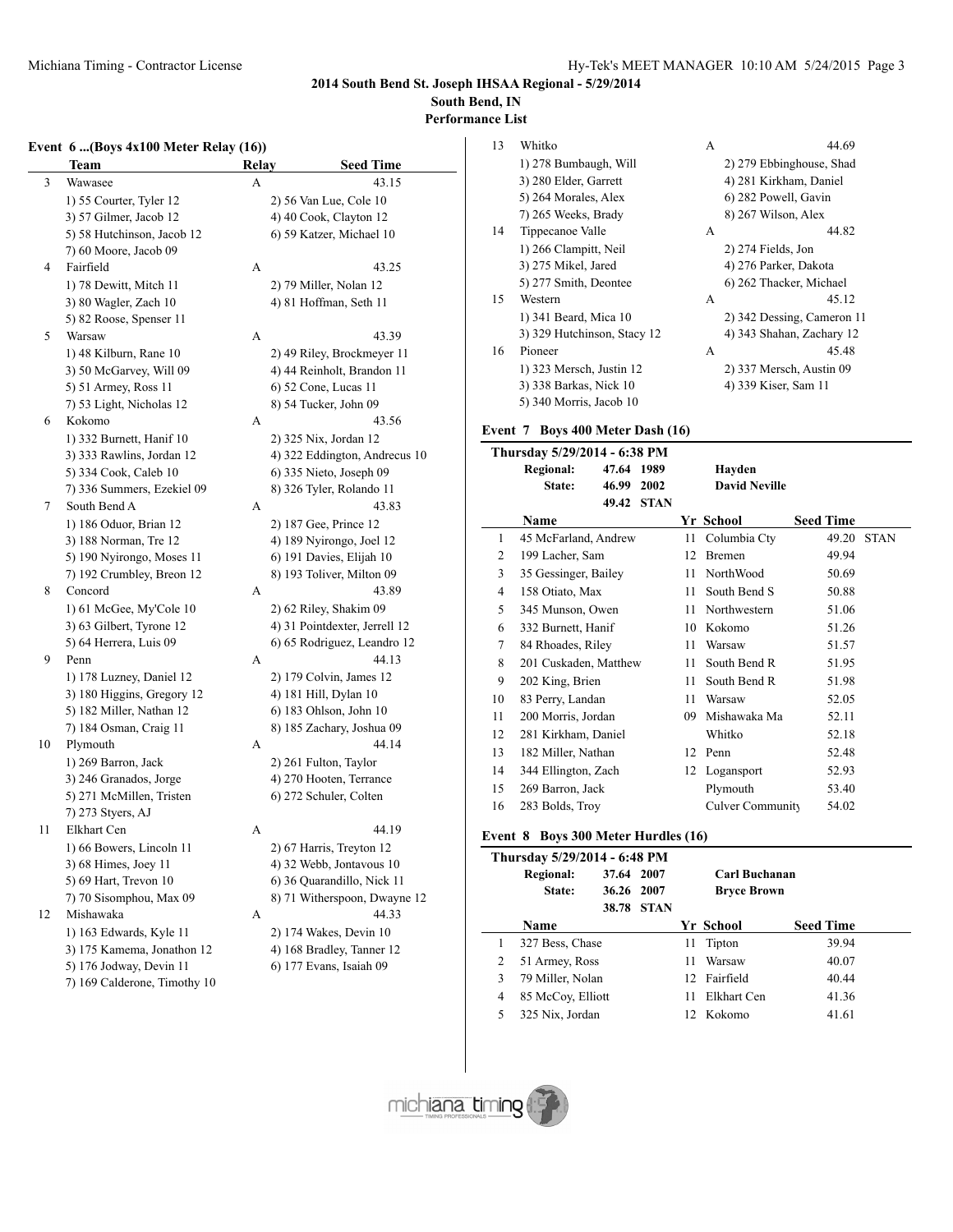# **2014 South Bend St. Joseph IHSAA Regional - 5/29/2014**

**South Bend, IN**

**Performance List**

#### **Event 8 ...(Boys 300 Meter Hurdles (16))**

|    | Name                 |    | Yr School        | <b>Seed Time</b> |
|----|----------------------|----|------------------|------------------|
| 6  | 342 Dessing, Cameron | 11 | Western          | 41.79            |
| 7  | 86 Chupp, Joshua     |    | 12 NorthWood     | 41.99            |
| 8  | 204 Mott, Bailey     |    | 10 Penn          | 42.01            |
| 9  | 37 Pulliam, Jermaine |    | 12 Elkhart Mem   | 42.21            |
| 10 | 367 Ashcroft, Keyton |    | Logansport       | 42.27            |
| 11 | 203 Wisler, Val      | 12 | Bremen           | 42.48            |
| 12 | 205 Lacy, Brent      | 10 | South Bend A     | 42.58            |
| 13 | 41 Parker, Derek     | 11 | <b>NorthWood</b> | 42.72            |
| 14 | 277 Smith, Deontee   |    | Tippecanoe Valle | 43.99            |
| 15 | 265 Weeks, Brady     |    | Whitko           | 44.48            |
| 16 | 284 Oliver, Dawson   |    | Caston           | 45.80            |

#### **Event 9 Boys 800 Meter Run (16)**

|    | Thursday 5/29/2014 - 6:55 PM |         |             |    |                        |                  |  |  |
|----|------------------------------|---------|-------------|----|------------------------|------------------|--|--|
|    | <b>Regional:</b>             | 1:52.89 | 2007        |    | <b>Alan Vandervort</b> |                  |  |  |
|    | State:                       | 1:49.25 | 2011        |    | <b>Austin Mudd</b>     |                  |  |  |
|    |                              | 1:55.36 | <b>STAN</b> |    |                        |                  |  |  |
|    | <b>Name</b>                  |         |             |    | Yr School              | <b>Seed Time</b> |  |  |
| 1  | 87 Messenger, Daniel         |         |             | 12 | Warsaw                 | 1:58.20          |  |  |
| 2  | 18 Munet, Nathan             |         |             | 12 | Elkhart Cen            | 1:59.10          |  |  |
| 3  | 254 Meyer, Wesley            |         |             |    | Rochester              | 2:02.31          |  |  |
| 4  | 10 Zelaya, Henry             |         |             | 12 | Concord                | 2:02.36          |  |  |
| 5  | 12 Proffitt, Dominic         |         |             | 12 | Concord                | 2:03.22          |  |  |
| 6  | 157 Radvansky, Grayson       |         |             | 11 | South Bend S           | 2:04.00          |  |  |
| 7  | 310 Perry, Josh              |         |             | 12 | Northwestern           | 2:04.48          |  |  |
| 8  | 141 Shail, Colton            |         |             | 09 | Penn                   | 2:04.74          |  |  |
| 9  | 89 Skwarcan, Nicholas        |         |             | 12 | NorthWood              | 2:04.81          |  |  |
| 10 | 88 Price, Ryan               |         |             | 11 | NorthWood              | 2:04.82          |  |  |
| 11 | 6 Rhodes, Nolan              |         |             | 12 | Northridge             | 2:05.11          |  |  |
| 12 | 241 Neer, Landrum            |         |             |    | Culver Academy         | 2:05.39          |  |  |
| 13 | 306 Sharp, Ethan             |         |             | 11 | Kokomo                 | 2:05.96          |  |  |
| 14 | 134 Hardin, Christian        |         |             | 11 | Mishawaka              | 2:06.17          |  |  |
| 15 | 346 Shaffer, Isaac           |         |             | 11 | Cass                   | 2:06.23          |  |  |
| 16 | 243 Pursch, Shane            |         |             |    | Culver Academy         | 2:07.81          |  |  |

# **Event 10 Boys 3200 Meter Run (16)**

| Thursday 5/29/2014 - 7:10 PM |                         |              |      |    |                              |                  |  |
|------------------------------|-------------------------|--------------|------|----|------------------------------|------------------|--|
|                              | <b>Regional:</b>        | 9:12.24      | 1985 |    | Cooper                       |                  |  |
|                              | State:                  | 8:51.15 2012 |      |    | <b>Futsum Zienasellassie</b> |                  |  |
|                              |                         | 9:16.26 STAN |      |    |                              |                  |  |
|                              | Name                    |              |      |    | Yr School                    | <b>Seed Time</b> |  |
| 1                            | 206 Kulczar, Travis     |              |      |    | 12 South Bend R              | 9:36.00          |  |
| $\overline{c}$               | 90 Miller, Landon       |              |      | 10 | Fairfield                    | 9:39.46          |  |
| 3                            | 4 Sandt, Conner         |              |      | 11 | Northridge                   | 9:44.71          |  |
| 4                            | 47 Glogovsky, Owen      |              |      | 11 | Warsaw                       | 9:45.48          |  |
| 5                            | 268 Cousins, Seth       |              |      |    | Caston                       | 9:53.65          |  |
| 6                            | 162 Turner, Jacob       |              |      | 12 | South Bend S                 | 9:54.00          |  |
| 7                            | 25 Abad, Gerardo        |              |      | 12 | Goshen                       | 9:56.17          |  |
| 8                            | 121 Wickens, Kristopher |              |      | 12 | <b>Bremen</b>                | 9:57.20          |  |

| 9  | 258 Pugh, Eli                 |     | Rochester      | 9:58.17  |
|----|-------------------------------|-----|----------------|----------|
| 10 | 46 Dibley, Spencer            |     | 12 Elkhart Mem | 10:04.05 |
| 11 | 244 Tumoine villalobos, Aleja |     | Culver Academy | 10:05.13 |
| 12 | 8 Schrock, Mitchell           | 11. | Northridge     | 10:07.05 |
| 13 | 29 Perez, Juan                | 11  | Goshen         | 10:16.49 |
| 14 | 331 Everetts, Josh            | 10  | Western        | 10:28.54 |
| 15 | 330 Graf, Jacob               |     | 11 Logansport  | 10:41.40 |
| 16 | 347 Hoover, Jacob             | 10  | Logansport     | 10:48.01 |

#### **Event 11 Boys 4x400 Meter Relay (16)**

| Thursday 5/29/2014 - 7:34 PM               |                     |                       |                  |
|--------------------------------------------|---------------------|-----------------------|------------------|
| Regional: 3:18.76 1990                     |                     | <b>Gary West</b>      |                  |
| K Carter, C Peterson, W Monogan, S Burnett |                     |                       |                  |
|                                            | State: 3:13.66 1980 | <b>Gary West Side</b> |                  |
| K Carter, C Peterson, W Monogan, S Burnett |                     |                       |                  |
|                                            | 3:21.06 STAN        |                       |                  |
| Team                                       |                     | Relav                 | <b>Seed Time</b> |

|              |                                 | 111.14 | $\sqrt{2}$                        |
|--------------|---------------------------------|--------|-----------------------------------|
| $\mathbf{1}$ | South Bend S                    | А      | 3:26.01                           |
|              | 1) 172 Rowell, Courtney 10      |        | 2) 216 Kiai, James 12             |
|              | 3) 157 Radvansky, Grayson 11    |        | 4) 158 Otiato, Max 11             |
|              | 5) 217 Roth, Sam 11             |        | 6) 218 Chappell-Cromartie, Brenda |
|              | 7) 219 Sandor, Pat 11           |        | 8) 220 Scales, Chris 10           |
| 2            | NorthWood                       | А      | 3:26.68                           |
|              | 1) 43 Yoder, Brayton 09         |        | 2) 94 Griffen, Garrett 10         |
|              | 3) 89 Skwarcan, Nicholas 12     |        | 4) 35 Gessinger, Bailey 11        |
|              | 5) 95 Chupp, Zackery 11         |        | 6) 96 Gessinger, Landen 09        |
| 3            | South Bend A                    | А      | 3:26.71                           |
|              | 1) 187 Gee, Prince 12           |        | 2) 189 Nyirongo, Joel 12          |
|              | 3) 209 Dixon, Cambrin 11        |        | 4) 192 Crumbley, Breon 12         |
|              | 5) 205 Lacy, Brent 10           |        | 6) 190 Nyirongo, Moses 11         |
|              | 7) 147 Casares, Colin 12        |        | 8) 193 Toliver, Milton 09         |
| 4            | Warsaw                          | А      | 3:28.03                           |
|              | 1) 51 Armey, Ross 11            |        | 2) 83 Perry, Landan 11            |
|              | 3) 87 Messenger, Daniel 12      |        | 4) 84 Rhoades, Riley 11           |
|              | 5) 97 Adams, Nicholas 12        |        | 6) 98 Ray, Caleb 12               |
|              | 7) 99 Harrison, Bishop 10       |        | 8) 100 Perry, Leytan 09           |
| 5            | Penn                            | А      | 3:28.58                           |
|              | 1) 207 Drinkall, Evan 11        |        | 2) 180 Higgins, Gregory 12        |
|              | 3) 204 Mott, Bailey 10          |        | 4) 182 Miller, Nathan 12          |
|              | 5) 142 Blankenbaker, Drayton 12 |        | 6) 208 Gardner, Jonathon 10       |
|              | 7) 141 Shail, Colton 09         |        | 8) 185 Zachary, Joshua 09         |
| 6            | Elkhart Cen                     | A      | 3:30.25                           |
|              | 1) 85 McCoy, Elliott 11         |        | 2) 18 Munet, Nathan 12            |
|              | 3) 21 Perez, Luis 09            |        | 4) 67 Harris, Treyton 12          |
|              | 5) 17 Deshone, Adam 11          |        | 6) 101 Griebner, Tim 10           |
|              | 7) 36 Quarandillo, Nick 11      |        | 8) 22 Vance, Brian 11             |
| 7            | South Bend R                    | А      | 3:30.58                           |
|              | 1) 210 Austin, Nicholas 12      |        | 2) 201 Cuskaden, Matthew 11       |
|              | 3) 202 King, Brien 11           |        | 4) 211 Breathitt, Kassius 10      |
|              | 5) 212 Jackson, Tevin 09        |        | 6) 213 Edmerson, Reggie 12        |
|              | 7) 214 Smith, Awan 10           |        | 8) 215 Thomas, Errol 09           |

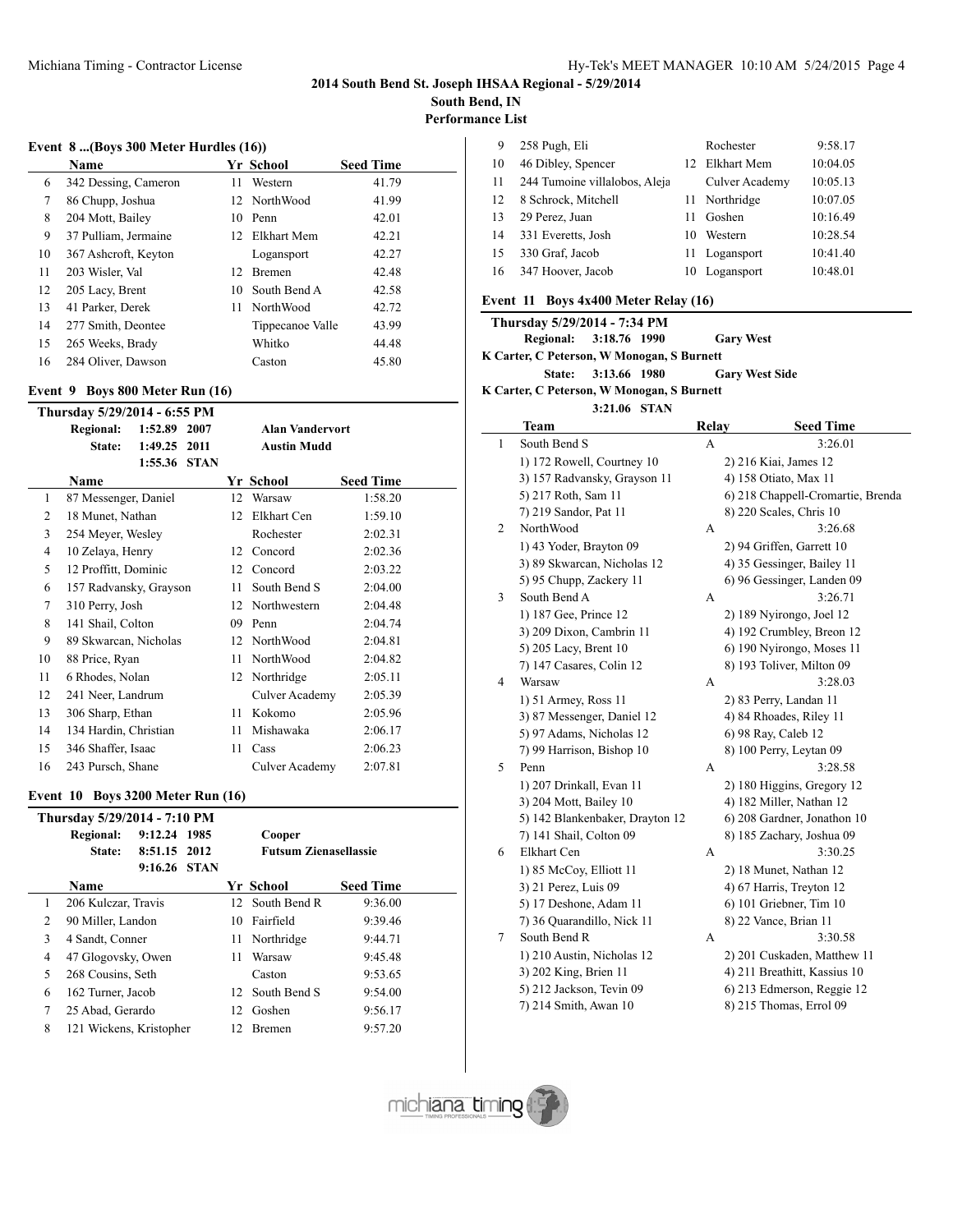$\overline{a}$ 

**2014 South Bend St. Joseph IHSAA Regional - 5/29/2014**

**South Bend, IN**

**Performance List**

### **Event 11 ...(Boys 4x400 Meter Relay (16))**

|    | Team                          | Relay | <b>Seed Time</b>           |
|----|-------------------------------|-------|----------------------------|
| 8  | Kokomo                        | A     | 3:31.37                    |
|    | 1) 322 Eddington, Andrecus 10 |       | 2) 304 Knox, Farod 10      |
|    | 3) 333 Rawlins, Jordan 12     |       | 4) 332 Burnett, Hanif 10   |
|    | 5) 305 Pearce, Colten 11      |       | 6) 348 Jones, Aion 09      |
|    | 7) 326 Tyler, Rolando 11      |       |                            |
| 9  | Goshen                        | A     | 3:31.62                    |
|    | 1) 42 Medellin, Abraham 12    |       | 2) 102 Kline, Cameron 11   |
|    | 3) 23 Pillow, Andrew 12       |       | 4) 103 Plavchak, John 12   |
|    | 5) 104 Grewe, Jacob 10        |       | 6) 34 Huerta, Isaac 12     |
|    | 7) 105 Johnson, Rummel 10     |       | 8) 106 Vasquez, Alfredo 12 |
| 10 | Pioneer                       | А     | 3:31.62                    |
|    | 1) 323 Mersch, Justin 12      |       | 2) 349 Mason, Zach 11      |
|    | 3) 350 Vanhorn, Jacob 11      |       | 4) 339 Kiser, Sam 11       |
|    | 5) 351 Phillips, Jonathan 12  |       | 6) 352 Spencer, Jared 11   |
|    | 7) 353 Patty, Jeremy 11       |       |                            |
| 11 | Tipton                        | A     | 3:32.04                    |
|    | 1) 354 Bogard, Eli 10         |       | 2) 316 Mahaney, Jake 11    |
|    | 3) 319 Bogard, Noah 11        |       | 4) 327 Bess, Chase 11      |
|    | 5) 355 Goewey, Travis 09      |       | 6) 356 Dell, Brody 12      |
|    | 7) 317 Phillips, Sam 10       |       |                            |
| 12 | Northridge                    | A     | 3:33.26                    |
|    | 1) 3 Hochstetler, Kurtis 11   |       | 2) 2 Kauffman, Andy 10     |
|    | 3) 91 Zuercher, Ben 10        |       | 4) 92 Miller, Keith 12     |
|    | 5) 93 Lackey, Jacob 10        |       | 6) 5 Middleton, Josh 10    |
| 13 | Cass                          | A     | 3:34.19                    |
|    | 1) 368 Bower, Riley 11        |       | 2) 369 Young, Mason 09     |
|    | 3) 346 Shaffer, Isaac 11      |       | 4) 370 Fale, Donivan 11    |
|    | 5) 371 Johnson, Brady 09      |       | 6) 372 Lewis, Christian 09 |
|    | 7) 373 Hill, Dayne 10         |       | 8) 374 Bowman, Lucas 11    |
| 14 | Plymouth                      | А     | 3:34.71                    |
|    | 1) 245 Ballard, Zach          |       | 2) 269 Barron, Jack        |
|    | 3) 261 Fulton, Taylor         |       | 4) 246 Granados, Jorge     |
|    | 5) 270 Hooten, Terrance       |       | 6) 289 Johnson, Zaine      |
|    | 7) 273 Styers, AJ             |       |                            |
| 15 | Whitko                        | A     | 3:38.83                    |
|    | 1) 290 Baughman, Zach         |       | 2) 279 Ebbinghouse, Shad   |
|    | 3) 280 Elder, Garrett         |       | 4) 291 Helton, Jacob       |
|    | 5) 281 Kirkham, Daniel        |       | 6) 264 Morales, Alex       |
|    | 7) 265 Weeks, Brady           |       |                            |
| 16 | Culver Academy                | A     | 3:40.40                    |
|    | 1) 285 Amling, Stephan        |       | 2) 286 Hetzel, William     |
|    | 3) 287 Houston, John          |       | 4) 240 Krupp, Alex         |
|    | 5) 288 Ndukwu, Chima          |       | 6) 241 Neer, Landrum       |
|    | 7) 242 Nelson, David          |       | 8) 243 Pursch, Shane       |
|    |                               |       |                            |

|                              | Event 12 Boys High Jump (16) |                                    |             |    |                                  |                  |             |  |  |
|------------------------------|------------------------------|------------------------------------|-------------|----|----------------------------------|------------------|-------------|--|--|
| Thursday 5/29/2014 - 5:59 PM |                              |                                    |             |    |                                  |                  |             |  |  |
|                              | <b>Regional:</b>             | 7-00.75                            | 1980        |    | <b>Adam Shumpert</b>             |                  |             |  |  |
|                              | State:                       | 7-01.25                            | 1980        |    | <b>Adam Shumpert</b>             |                  |             |  |  |
|                              | State:                       | 7-01.25                            | 1977        |    | <b>Jeff Woodard</b>              |                  |             |  |  |
|                              | State:                       | 7-01.25                            | 1980        |    | <b>Ron Jones</b>                 |                  |             |  |  |
|                              |                              | 6-04.00                            | <b>STAN</b> |    |                                  |                  |             |  |  |
|                              | Name                         |                                    |             |    | Yr School                        | <b>Seed Mark</b> |             |  |  |
| 1                            | 107 Downey, Brock            |                                    |             | 12 | Northridge                       | 6-06.00          | <b>STAN</b> |  |  |
| 2                            | 67 Harris, Treyton           |                                    |             | 12 | Elkhart Cen                      | $6 - 06.00$      | <b>STAN</b> |  |  |
| 3                            | 39 Healey, Austin            |                                    |             | 12 | Northridge                       | 6-04.00          | STAN        |  |  |
| 4                            | 57 Gilmer, Jacob             |                                    |             | 12 | Wawasee                          | 6-04.00          | <b>STAN</b> |  |  |
| 5                            | 192 Crumbley, Breon          |                                    |             | 12 | South Bend A                     | $6 - 02.00$      |             |  |  |
| 6                            | 292 Burns, Eric              |                                    |             |    | Culver Academy                   | $6 - 02.00$      |             |  |  |
| 7                            | 225 McCown, Matthew          |                                    |             |    | 10 Penn                          | $6 - 02.00$      |             |  |  |
| 8                            | 359 Lester, Jonah            |                                    |             |    | 10 Peru                          | $6 - 02.00$      |             |  |  |
| 9                            | 293 Anders, Josh             |                                    |             |    | Plymouth                         | $6 - 02.00$      |             |  |  |
| 10                           | 174 Wakes, Devin             |                                    |             |    | 10 Mishawaka                     | $6 - 02.00$      |             |  |  |
| 11                           | 32 Webb, Jontavous           |                                    |             | 10 | <b>Elkhart Cen</b>               | 6-01.00          |             |  |  |
| 12                           | 340 Morris, Jacob            |                                    |             | 10 | Pioneer                          | 6-01.00          |             |  |  |
| 13                           | 223 Kopetski, Kyle           |                                    |             | 12 | LaVille                          | 6-01.00          |             |  |  |
| 14                           | 224 Foster, Jason            |                                    |             | 11 | Mishawaka                        | 6-01.00          |             |  |  |
| 15                           | 310 Perry, Josh              |                                    |             | 12 | Northwestern                     | $6 - 00.00$      |             |  |  |
| 16                           | 294 Dahlquist, Noah          |                                    |             |    | Rochester                        | 5-08.00          |             |  |  |
| Event 13                     |                              | <b>Boys Long Jump (16) Prelims</b> |             |    |                                  |                  |             |  |  |
|                              | <b>Regional:</b>             | 24-10.50                           | 1994        |    | <b>Frankie Young</b>             |                  |             |  |  |
|                              | State:                       | 24-07.75                           | 1995        |    | <b>Frankie Young (tied self)</b> |                  |             |  |  |
|                              | State:                       | 24-07.75                           | 1994        |    | <b>Frankie Young</b>             |                  |             |  |  |
|                              |                              | 22-02.50                           | <b>STAN</b> |    |                                  |                  |             |  |  |
|                              | <b>Name</b>                  |                                    |             |    | Yr School                        | <b>Seed Mark</b> |             |  |  |
| 1                            | 292 Burns, Eric              |                                    |             |    | Culver Academy                   | 22-05.50         | <b>STAN</b> |  |  |
| $\overline{2}$               | 325 Nix, Jordan              |                                    |             | 12 | Kokomo                           | 22-04.50         | <b>STAN</b> |  |  |
| 3                            | 78 Dewitt, Mitch             |                                    |             | 11 | Fairfield                        | 22-01.25         |             |  |  |
| $\overline{4}$               | 163 Edwards, Kyle            |                                    |             | 11 | Mishawaka                        | 22-00.25         |             |  |  |
| 5                            | 195 Brazier, Anthony         |                                    |             | 11 | South Bend W                     | 21-11.50         |             |  |  |
| 6                            | 222 Gorset, Sabin            |                                    |             | 12 | Penn                             | 21-11.00         |             |  |  |
| 7                            | 67 Harris, Treyton           |                                    |             | 12 | <b>Elkhart Cen</b>               | 21-10.50         |             |  |  |
| 8                            | 186 Oduor, Brian             |                                    |             | 12 | South Bend A                     | 21-09.50         |             |  |  |
| 9                            | 72 Baker, Darrius            |                                    |             | 12 | Elkhart Mem                      | 21-08.50         |             |  |  |
| 10                           | 296 White, Jacob             |                                    |             |    | North Miami                      | 21-07.50         |             |  |  |
| 11                           | 167 Hall, Davendrick         |                                    |             | 11 | South Bend C                     | 21-05.75         |             |  |  |

 57 Gilmer, Jacob 12 Wawasee 21-05.50 221 Hockett, Riley 10 Glenn 21-04.00 357 Evans, Braden 11 Eastern (Gre 21-03.75 280 Elder, Garrett Whitko 20-02.00